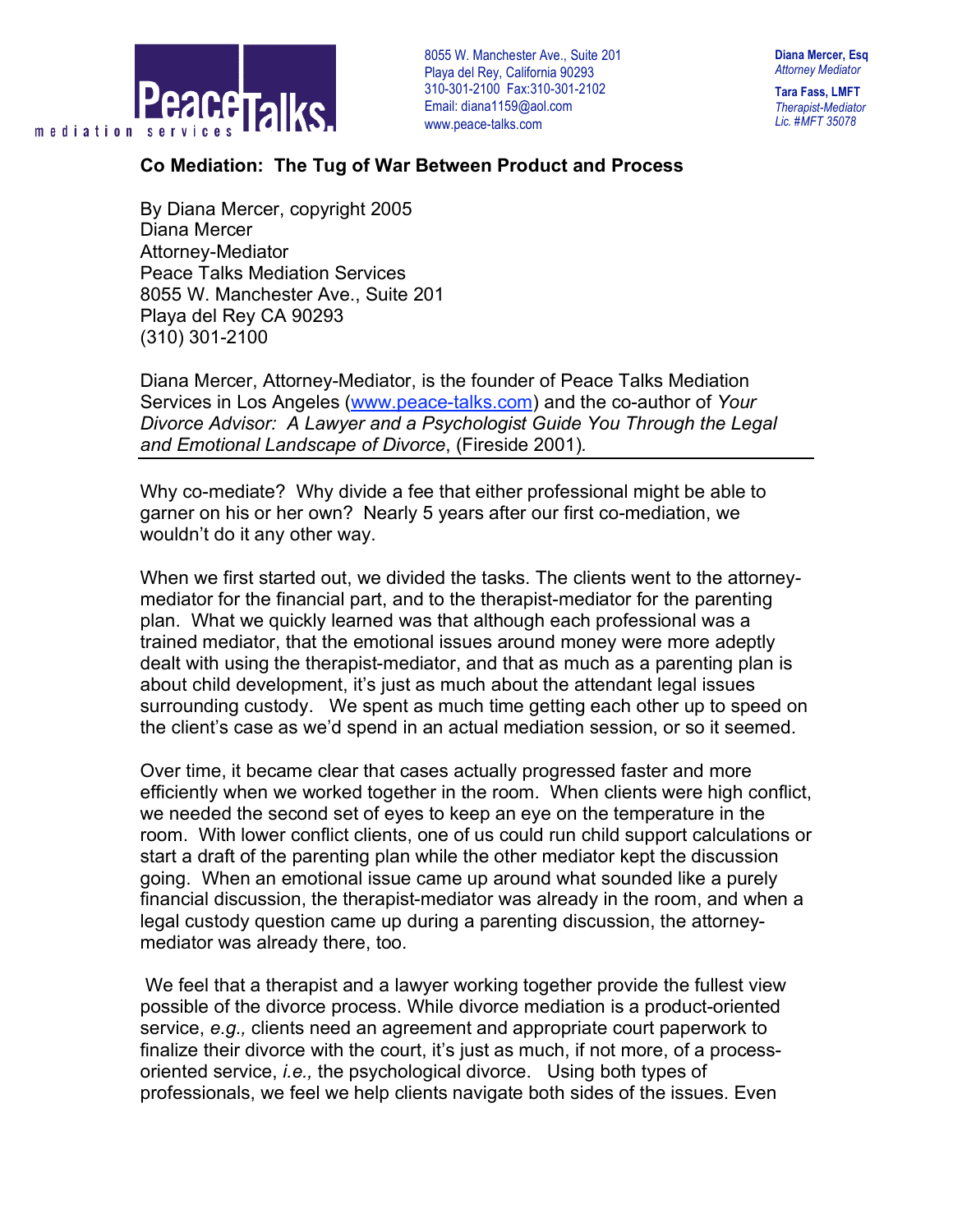

8055 W. Manchester Ave., Suite 201 . Playa del Rey, California 90293 310-301-2100 Fax:310-301-2102 Email: diana1159@aol.com www.peace-talks.com

**Diana Mercer, Esq** *Attorney Mediator* **Tara Fass, LMFT**

*Therapist-Mediator Lic. #MFT 35078*

with the slightly higher fees, many clients find that they resolve their cases faster and more thoroughly than if just or a lawyer or just a therapist mediated with them alone.

To put this a little more technically: The product-oriented part of the service comes from the left hemisphere of the brain, and the process-oriented part of the service comes from the right hemisphere of the brain. To reach a solid agreement, parties must access both right and left hemispheres of their brains. Put simply, by combining our skills as a "left brain" lawyer, and a "right brain" therapist, we enlist clients to navigate through both brain hemispheres to reach an agreement. We think of this as a form of 'balancing the brain.'

Our understanding of divorce as both a traumatizing and re-traumatizing event is influenced by the work of therapist Leonore Terr, Ph.D. and high conflict divorce researcher, Janet Johnston, Ph.D. Divorce often reopens an earlier wound, whether it's from a previous divorce, a difficult childhood, a poor example from one's own parents, other misfortunes, abandonment and losses or combination of these elements. Impasses often result from unresolved emotional issues. As much as the parties may need their legal divorce, without paying appropriate attention to the psychological right-brain divorce a suitable, longstanding agreement is unlikely.

On a more practical note, knowing how emotional this process can be for clients, we feel strongly that clients should not ever sit by themselves. Clients typically have very little patience for the caucus process if they are physically left alone. If represented they can sit with their attorney during a caucus, and then this is less of an issue. That said it's helpful to have a mediator in each caucus room even when attorneys are present. Access to telephones, computers, assigning work to do or tasks to complete doesn't seem to solve this problem, at least not in our experience. Two mediators allow us physical as well as mental proximity to clients so that we can stay with and track their progress while in caucus.

## **Product vs. Process, and Pacing a Case**

The *Product* that clients need is the legal divorce. That consists of the left-brain paperwork and settlement documents. The *Process* they go through to get there is the balancing of the logic of the left brain functions with the right-brain psychological divorce—that's in a mourning phase – the grief, disbelief, anger, upset and ambivalence that comes with the death of the marriage.<sup>1</sup>

 <sup>1</sup> Think DABDA, as set out by Elisabeth Kubler-Ross, in *On Death and Dying* (Scribner, reprint edition 1997). Although divorce isn't the same as dying, it's very much a loss and is mourned in much the same way.